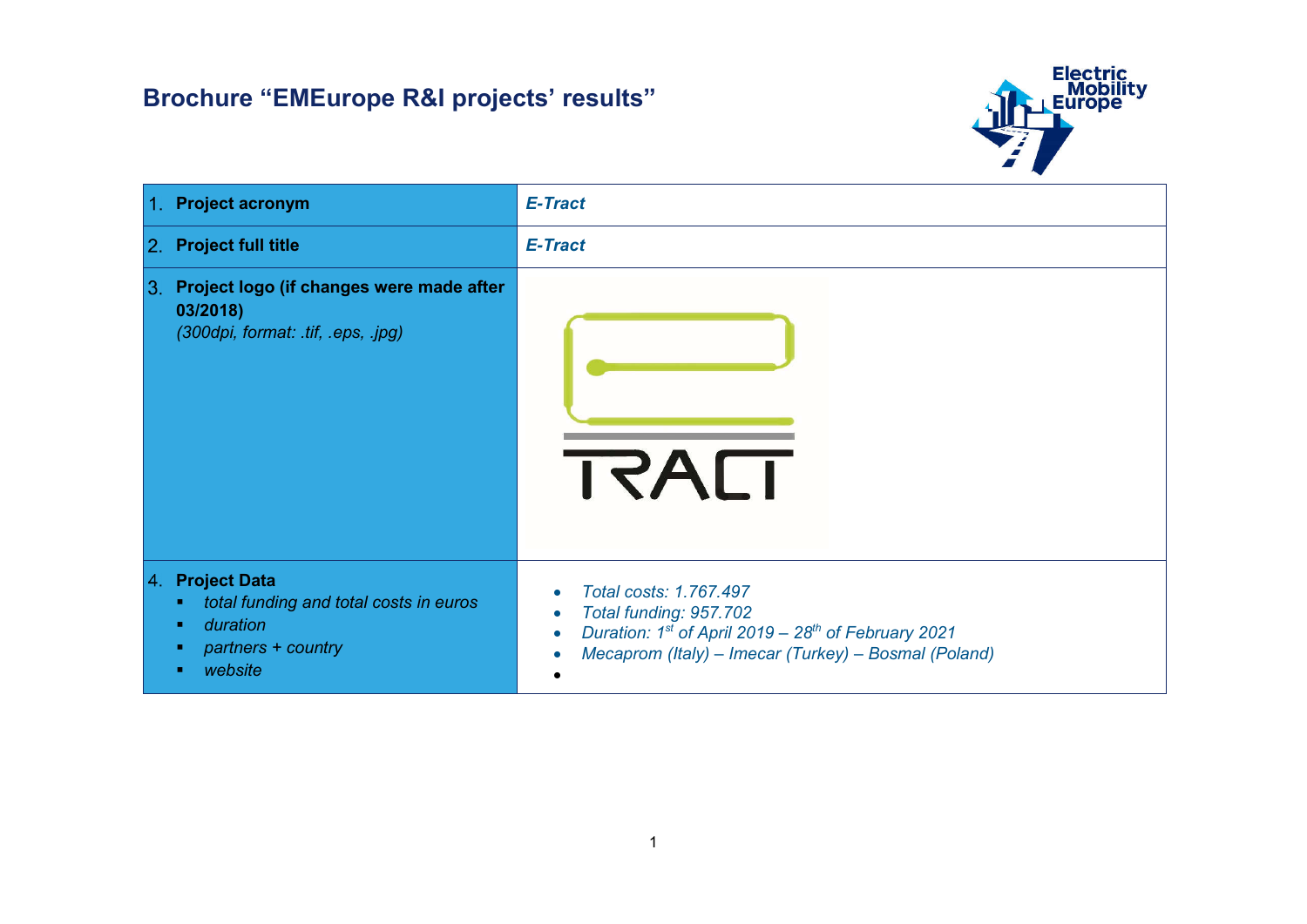

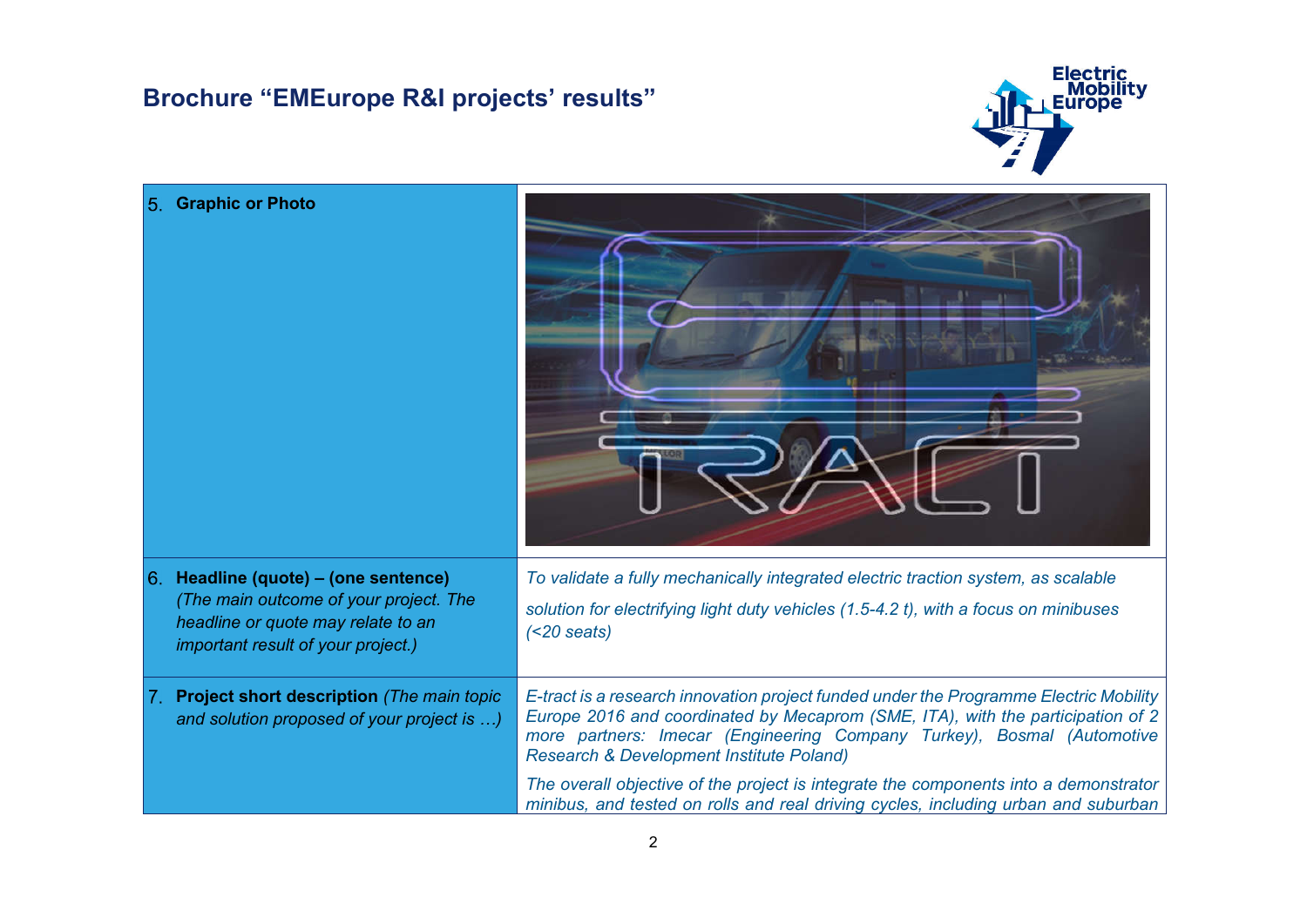

|                                                                                                                                                                                                                        | paths made available by the end users in the project. A full techno-economic<br>assessment and business plan will assess industrial feasibility, market potential and<br>investment rentability.                                                                                                                                                                                                           |
|------------------------------------------------------------------------------------------------------------------------------------------------------------------------------------------------------------------------|------------------------------------------------------------------------------------------------------------------------------------------------------------------------------------------------------------------------------------------------------------------------------------------------------------------------------------------------------------------------------------------------------------|
| 8. Project main results and<br>recommendations - (Provide a brief<br>description of the project results (e.g.<br>tangible outcomes) and the main (policy)<br>recommendations, relating to your research<br>questions.) | The experimental activities undertaken in the project were multiple and related to<br>various aspects. On the one hand, they were focused on compliance with EU<br>standards in order to assure the fastest implementation and market potential<br>adoption; on the other hand on the feasibility and effectiveness of the hardware<br>solution for setting up cheap but valued kit for fast retrofitting. |
|                                                                                                                                                                                                                        | Simulation of integration (vehicle electrification, engine substitution, control devices)<br>resulting in some key findings. Bench validation test will be done by Mecaprom in<br>order to confirm the environmental results already achieved through the LCA.                                                                                                                                             |
|                                                                                                                                                                                                                        | From the economical side, a breakthrough framework of costs related to kit<br>construction and installation is reported. Expected costs reduction related to<br>industrialization were analysed and the current results estimate that a possible<br>reduction up to 30-50% is possible compared to initial project solution.                                                                               |
|                                                                                                                                                                                                                        | The bill of material was listed and detailed, even if it should continuatively updated<br>for periodical introduction of alternative components (more effective and less<br>expensive) improving the overall performances.                                                                                                                                                                                 |
|                                                                                                                                                                                                                        | Preliminary considerations regarding the potential scale-down of costs and<br>opportunity related target of beneficiaries and value chain of ETRACT was outlined.<br>Business model was estimated and initial strategy was drafted based on initial<br><b>Porter and Pestel analysis.</b>                                                                                                                  |
|                                                                                                                                                                                                                        | Different perspectives were considered analysing the business opportunities for<br>both the retrofit kit producers, installers and suppliers.                                                                                                                                                                                                                                                              |
|                                                                                                                                                                                                                        | <b>Main recommendations:</b> E-tract solution has the potentialities to become a<br>widespread application to accelerate the adoption of e-mobility in European cities.<br>Given that most of the buses identified as adaptable to the proposed kit are for<br>public use (95%) together with electric-vehicles incentives, public economic                                                                |